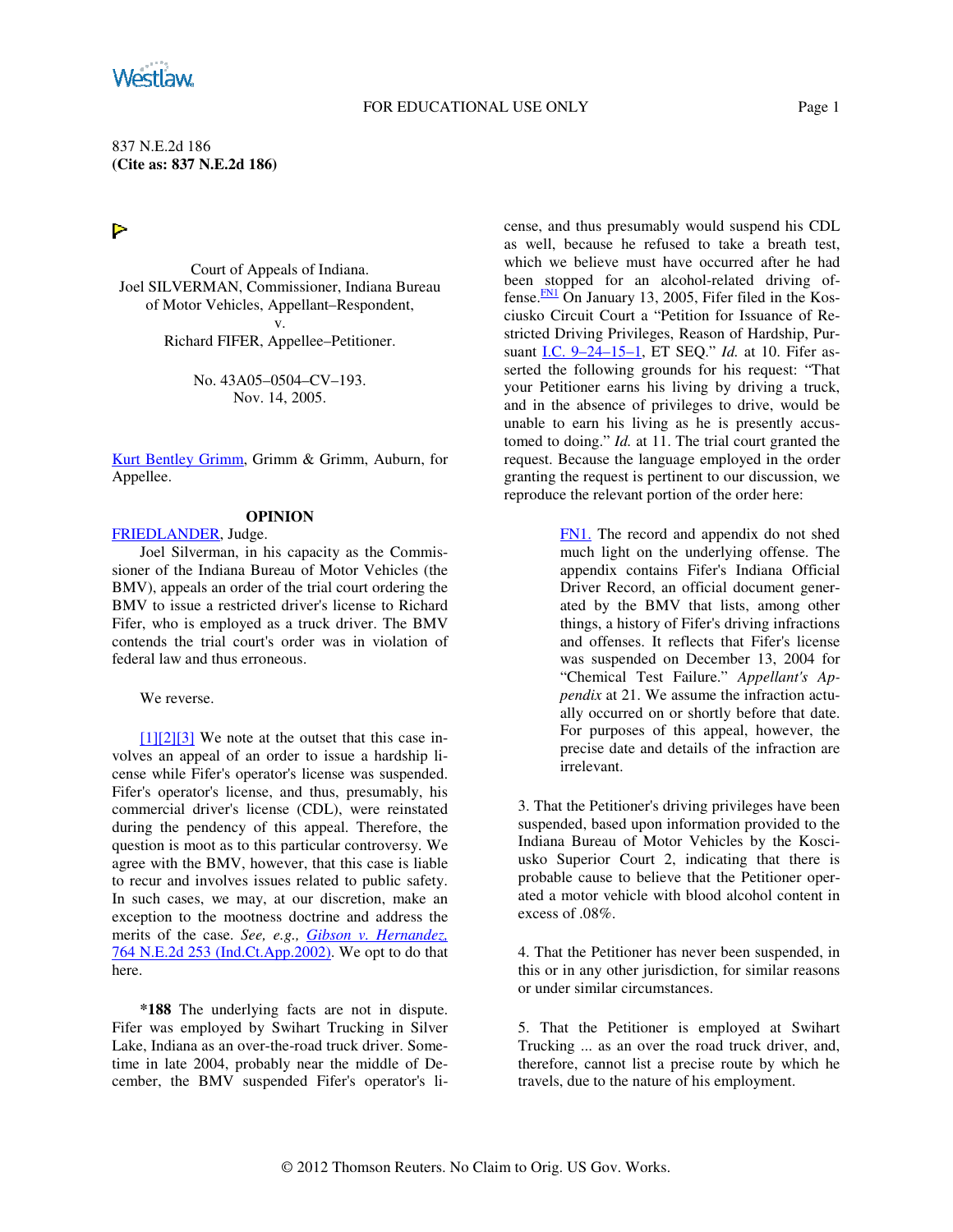6. That the Petitioner earns his living by driving a truck, and in the absence of privileges to drive, would be unable to earn his living as he is presently accustomed to doing.

7. That the Petitioner has dependents and his inability to drive and consequently earn a living will prevent him from pursuing his employment and support said dependents. Such lack of support will work a tremendous hardship upon the dependents of the Petitioner.

8. That the Petitioner has met with Max Milks of DeKalb Professional Counseling as required by I.C.  $9-24-15-6.5(a)(5)$ .

9. That the Petitioner, Richard Fifer, is currently thirty-four (34) years of age, having been born on November 23, 1970.

IT IS THEREFORE ORDERED, the Commissioner of the Indiana Bureau of Motor Vehicles issue to Richard Fifer a hardship license, pursuant to the provisions of  $I.C. 9-24-15-1$ , et. Seq. [sic], permitting said Richard Fifer to operate a motor vehicle while in the conduct of his employment.

*Id.* at 7–8. The BMV appeals the order to grant Fifer's request for a hardship license.

[4] Both parties agree this is essentially a question of statutory construction. The statutes in question include Ind.Code Ann. § 9–24–15–1 (West, PREM-ISE through 2005 Public Laws) through **\*189**I.C. § 9–24–15–10 (West, PREMISE through 2005 Public Laws), which collectively govern the granting of restricted driver's licenses when a person's license has been suspended, and  $\frac{49 \text{ U.S.C. } §$  31311, which forbids the granting of a CDL under certain circumstances present here. $\frac{FN2}{TN}$  Questions involving statutory interpretation are matters of law for the court to decide; "we are neither bound by, nor are we required to give deference to, the trial court's interpretation." *KPMG, Peat Marwick, LLP v. Carmel Fin. Corp., Inc.,* 784 N.E.2d 1057, 1060 (Ind.Ct.App.2003).

# FN2. 49 U.S.C. 31311(A)(10) states:

**(10)(A)** The State may not issue a com-

mercial driver's license to an individual during a period in which the individual is disqualified from operating a commercial motor vehicle or the individual's driver's license is revoked, suspended, or canceled.

**(B)** The State may not issue a special license or permit (including a provisional or temporary license) to an individual who holds a commercial driver's license that permits the individual to drive a commercial motor vehicle during a period in which—

**(i)** the individual is disqualified from operating a commercial motor vehicle; or

**(ii)** the individual's driver's license is revoked, suspended, or canceled.

Silverman contends that, in *Gibson v. Hand,* 756 N.E.2d 544, 545 (Ind.Ct.App.2001), we have already resolved this question in Silverman's favor. In that case, Hand's driving privileges were administratively suspended due to a chemical test failure, pursuant to Ind.Code Ann. § 9–30–6–9(b) (West, PREMISE through 2005 Public Laws). He filed a petition requesting that he be issued a restricted driving permit because he was employed as a truck driver. The BMV opposed Hand's petition. Citing I.C. § 9–30–6– 9 and I.C. § 9–30–5–10, the trial court granted the petition. The court entered an order directed to the BMV stating that Hand "[was] not prohibited from operating a commercial motor vehicle." *Id.* at 545.

[5][6] We began our analysis in *Gibson* by noting that the trial court's interpretation of the Indiana provisions was correct, but irrelevant. We held that those statutes are preempted by federal law, specifically  $\frac{49 \text{ U.S.C. } }{31311}$ . In language applicable to the instant case, we explained:

Although Indiana law does not deny Hand the issuance of a restricted CDL, the BMV has established that Indiana will be subject to a loss of federal funds if it issues Hand a restricted CDL. Thus, it would be impossible to issue Hand a restricted CDL in compliance with the law of Indiana without conflicting and/or creating an obstacle to the accomplishment and execution of the full purposes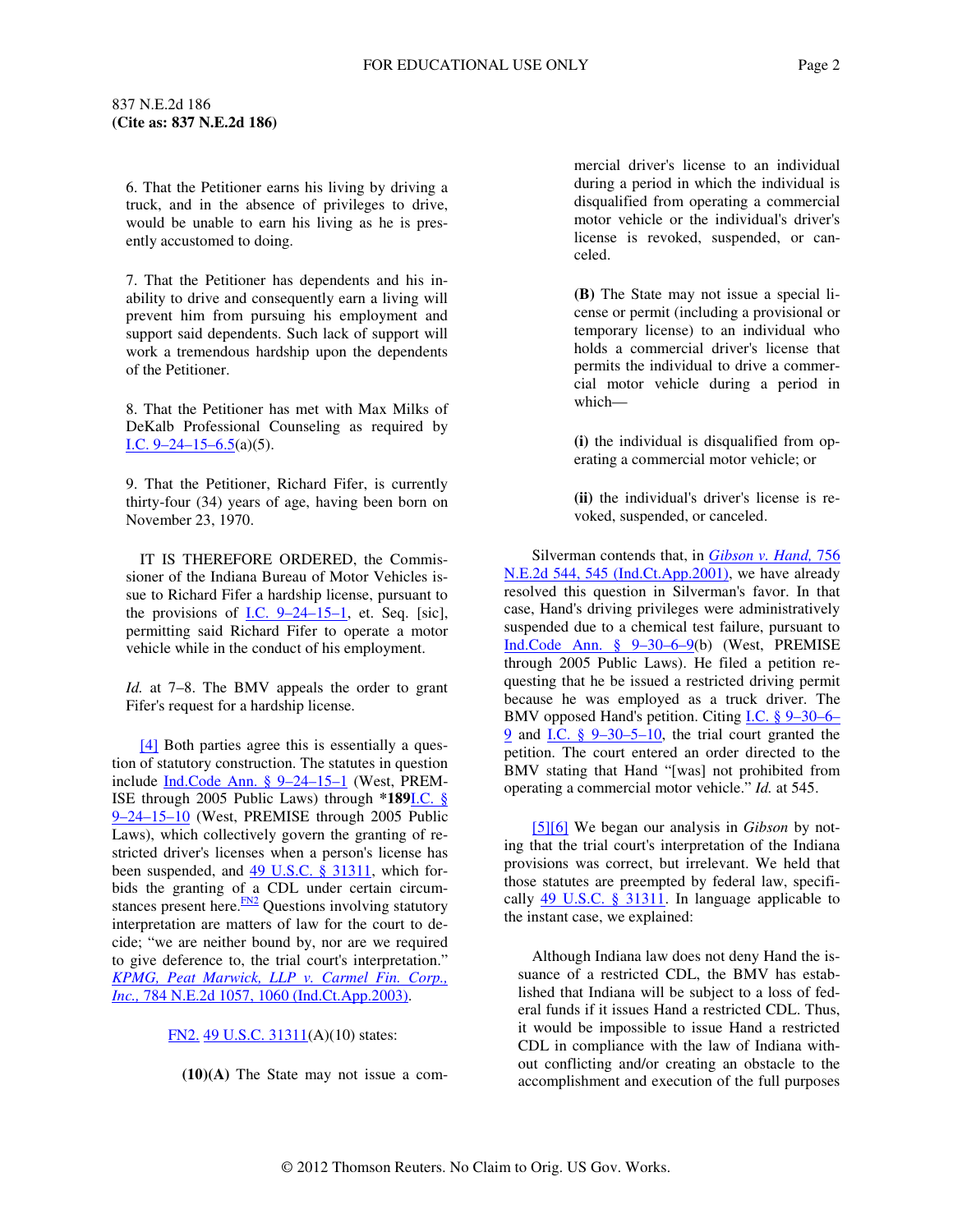and objectives of Congress, i.e. 49 U.S.C.A. § 31311(a)(10).

*Gibson v. Hand,* 756 N.E.2d at 547. We see no meaningful distinction between the facts in *Gibson* and those of the instant case. This would seem to settle the matter. Fifer contends, however, that *Gibson* differs from the instant case in one important respect, and therefore is not controlling. The gist of Fifer's argument is that the trial court's order did not do what the BMV claims that it did. Fifer explains it thus:

Fifer's petition does not request the issuance of a restricted CDL, it simply requests that he be granted restricted driving privileges. Based upon Fifer's petition, the trial court ordered that the BMV issue Fifer "a hardship license, pursuant to the provisions of I.C.  $9-24-15-1$ , et. Seq. [sic], permitting said Richard Fifer to operate a motor vehicle while in the conduct of his employment."

In effect, the trial court ordered the BMV to issue to Fifer a hardship license which complies with the provisions of I.C. § 9–24–15–1 *et seq.* To the extent **\*190** the BMV has issued Fifer a restricted CDL rather than a restricted operator's license, the trial court has not erred, and in fact the BMV has violated I.C.  $\frac{8}{9}$  9–24–15–7 by failing to comply with the trial court's recommendation.

#### \* \* \* \* \*

[N]othing in the federal law cited by the BMV prevents the BMV from issuing Fifer a restricted operator's license as the federal law only prohibits a State from issuing a CDL to a person whose driver's license is suspended, or from issuing to a person who holds a CDL a special license or permit to operate a commercial motor vehicle during a period that the CDL holder's license is suspended.

*Appellee's Brief* at 3–4. At best, the foregoing argument is self-contradictory; at worst, it is disingenuous.

It seems to us that Fifer's argument can be interpreted one of two ways. Common to both arguments is an acknowledgment that the trial court may not order the BMV to issue a hardship or special CDL to a person whose license has been suspended. Thus, Fifer can only be arguing (a) that he did not ask the court for a hardship CDL, but instead a hardship operator's license, or (b) that he did not ask for a hard-

ship CDL, but instead a special license or permit that would allow him to operate a commercial vehicle while his operator's license—and thus his CDL—was suspended. His premise is flawed. Although his petition for a hardship license did not request a hardship CDL by name, that is unmistakably what he sought. There is simply no other reasonable interpretation of the petition's purpose.

To review, Fifer identified himself as an overthe-road truck driver whose license had been suspended. We can find no official statutory definition of "over-the-road truck driver," but a brief internet search confirms what common knowledge suggests: An over-the-road truck driver is someone who drives heavy trucks for a long period of time (i.e., longer than the average work day). *See, e.g.,* http://www.ortruck ing.org/careers. htm# types. Indeed, we note that the other terms synonymous with "over-the-road" truck driver are "long-haul" driver and "heavy truck" driver. Those adjectives are clearly descriptive. Therefore, as used in Fifer's petition, "over-the-road driver" refers to someone who (a) drives heavy trucks (b) for extended periods of time and travels beyond the immediate locale. "Heavy truck" in this context clearly means a semi tractortrailer. Because Fifer identified himself as an overthe-road truck driver, as that phrase is commonly understood, he was informing the trial court that he drives semi-tractor-trailer trucks for a living.

A semi tractor-trailer, as described in **Ind.Code** Ann. § 9-13-2-31(a)(1) (West, PREMISE through 2005 Public Laws), is classified as a commercial motor vehicle. Noting that he "earn[ed] his living by driving a truck," Fifer claimed he "would be unable to earn his living as he [was] presently accustomed to doing" if he were not capable of continuing in that line of work. *Appellant's Appendix* at 11. Thus, he requested "restricted driving privileges, for purposes of allowing him to continue to practice the trade by which he earns his living." *Id.* at 12. This can be understood to mean only that Fifer was asking the trial court to order the BMV to grant him a license that would permit him to drive a semi tractor-trailer.

We return now to Fifer's claim that he did not ask to be issued a CDL of any kind, hardship or otherwise, and the related claim that the trial court did not order such. The above discussion regarding the nature of Fifer's employment is intended to illuminate